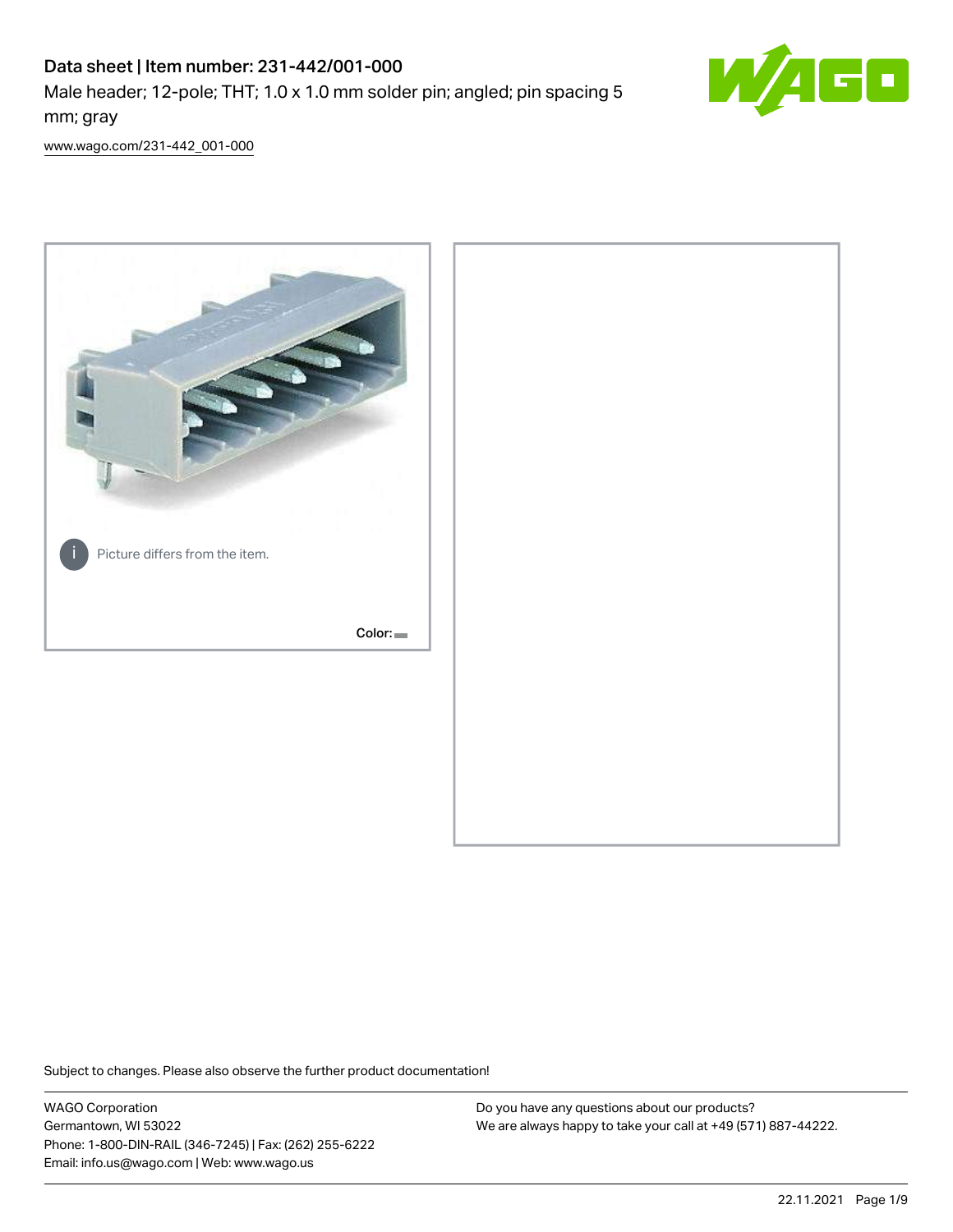



```
L = (pole no. -1) x pin spacing +8.2 mm
```
 $L_1 = L + 5$  mm

```
L_2 = L_1 + 7.4 mm
```
#### Item description

- Horizontal or vertical PCB mounting via straight or angled solder pins  $\blacksquare$
- $\blacksquare$ Pin cross-section: 1 x 1 mm
- **With coding fingers**

Subject to changes. Please also observe the further product documentation! Data

WAGO Corporation Germantown, WI 53022 Phone: 1-800-DIN-RAIL (346-7245) | Fax: (262) 255-6222 Email: info.us@wago.com | Web: www.wago.us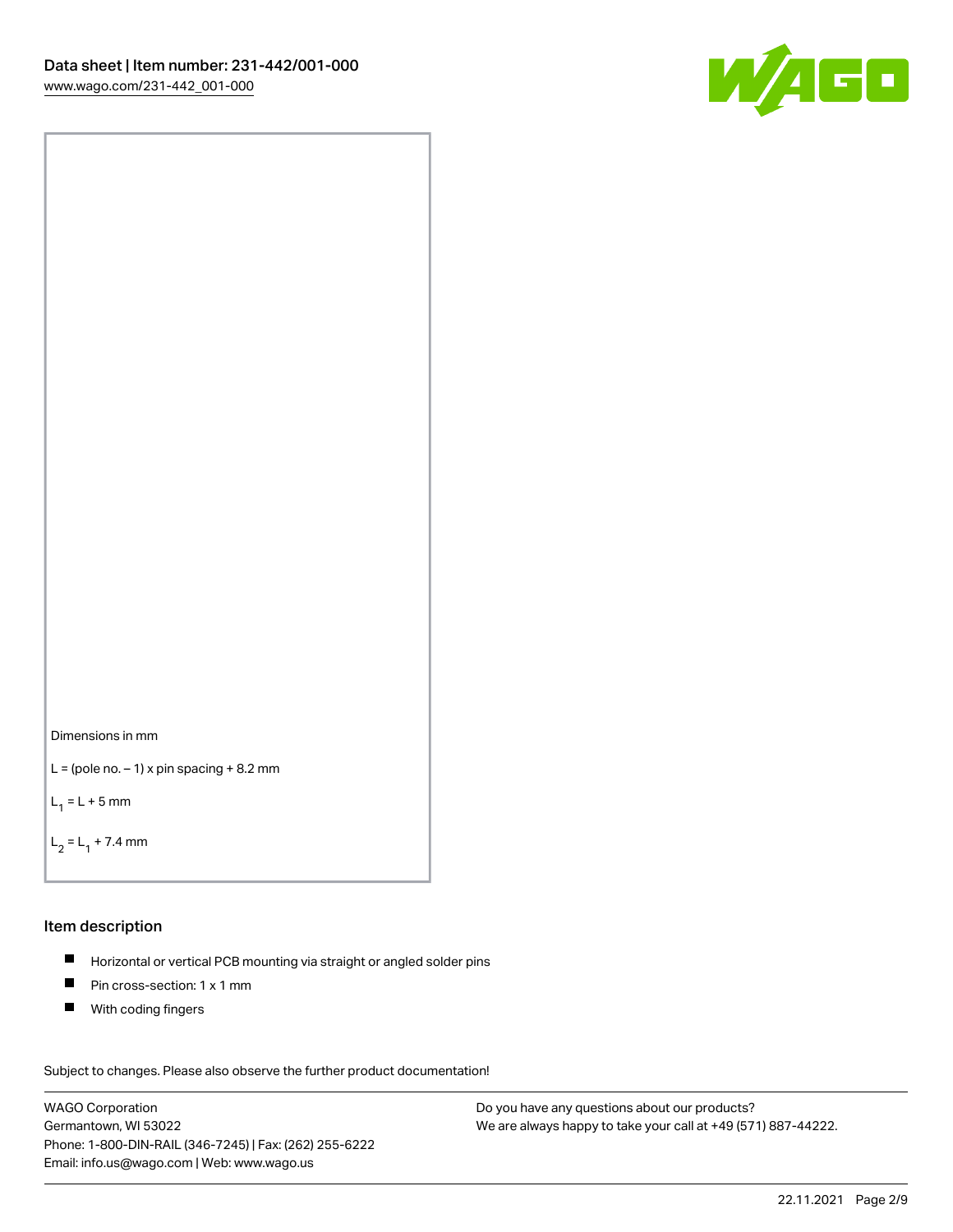

### Data Notes

| Safety information 1 | The <i>MCS – MULTI CONNECTION SYSTEM</i> includes connectors<br>without breaking capacity in accordance with DIN EN 61984. When<br>used as intended, these connectors must not be connected<br>/disconnected when live or under load. The circuit design should<br>ensure header pins, which can be touched, are not live when<br>unmated. |
|----------------------|--------------------------------------------------------------------------------------------------------------------------------------------------------------------------------------------------------------------------------------------------------------------------------------------------------------------------------------------|
| Variants:            | Other pole numbers<br>3.8 mm pin projection for male headers with straight solder pins<br>Gold-plated or partially gold-plated contact surfaces<br>Other versions (or variants) can be requested from WAGO Sales or<br>configured at https://configurator.wago.com/                                                                        |

# Electrical data

# IEC Approvals

| Ratings per                 | IEC/EN 60664-1                                                        |
|-----------------------------|-----------------------------------------------------------------------|
| Rated voltage (III / 3)     | 320 V                                                                 |
| Rated surge voltage (III/3) | 4 <sub>k</sub> V                                                      |
| Rated voltage (III/2)       | 320 V                                                                 |
| Rated surge voltage (III/2) | 4 <sub>k</sub> V                                                      |
| Nominal voltage (II/2)      | 630 V                                                                 |
| Rated surge voltage (II/2)  | 4 <sub>k</sub> V                                                      |
| Rated current               | 12A                                                                   |
| Legend (ratings)            | $(III / 2)$ $\triangle$ Overvoltage category III / Pollution degree 2 |

# UL Approvals

| Approvals per                  | UL 1059 |
|--------------------------------|---------|
| Rated voltage UL (Use Group B) | 300 V   |
| Rated current UL (Use Group B) | 10 A    |
| Rated voltage UL (Use Group D) | 300 V   |
| Rated current UL (Use Group D) | 10 A    |

### Ratings per UL

| Rated voltage UL 1977 | 600 V |
|-----------------------|-------|
| Rated current UL 1977 | 10 A  |

Subject to changes. Please also observe the further product documentation!

| <b>WAGO Corporation</b>                                | Do you have any questions about our products?                 |
|--------------------------------------------------------|---------------------------------------------------------------|
| Germantown, WI 53022                                   | We are always happy to take your call at +49 (571) 887-44222. |
| Phone: 1-800-DIN-RAIL (346-7245)   Fax: (262) 255-6222 |                                                               |
| Email: info.us@wago.com   Web: www.wago.us             |                                                               |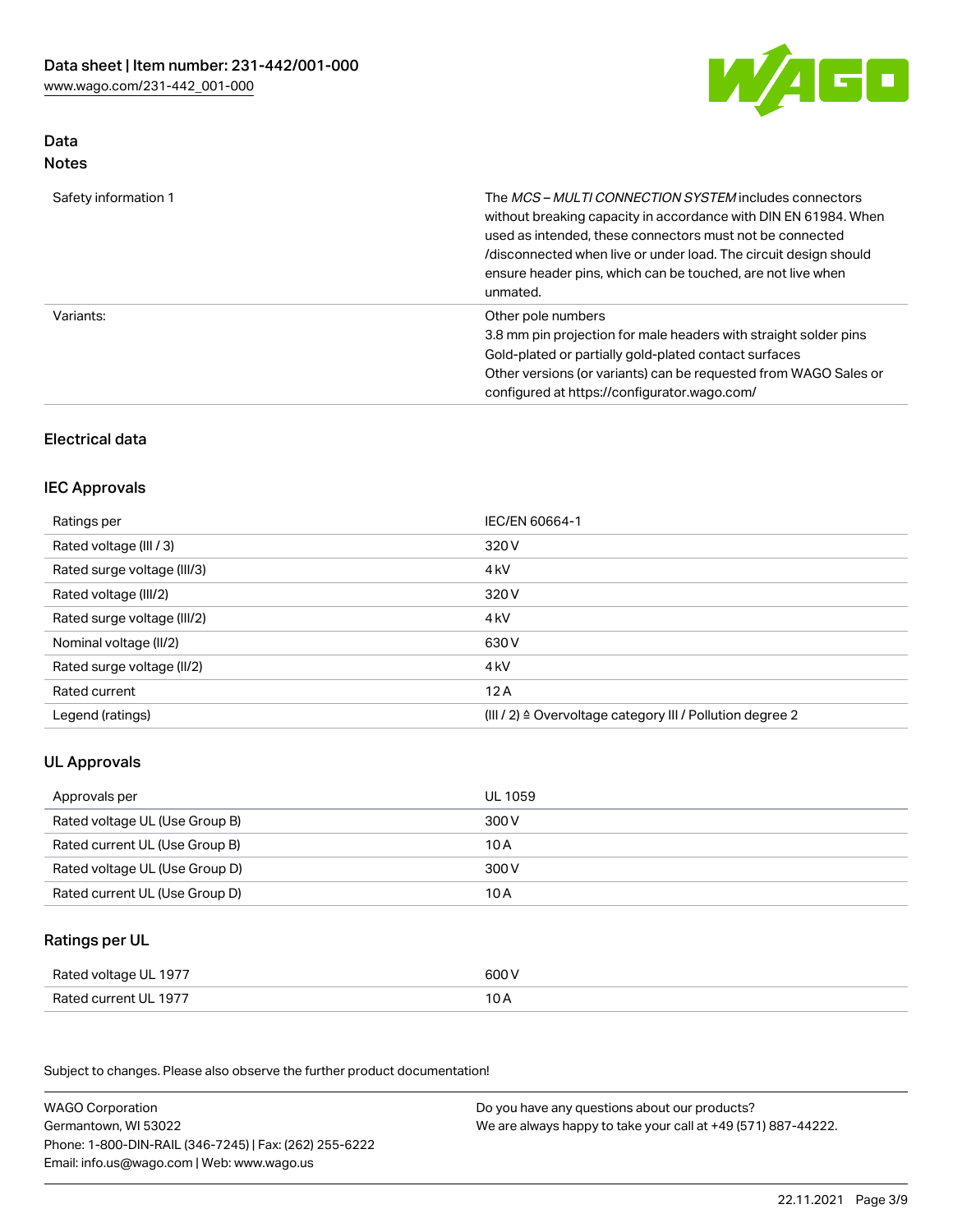

## CSA Approvals

| Approvals per                   | CSA   |
|---------------------------------|-------|
| Rated voltage CSA (Use Group B) | 300 V |
| Rated current CSA (Use Group B) | 10 A  |
| Rated voltage CSA (Use Group D) | 300 V |
| Rated current CSA (Use Group D) | 10 A  |

# Connection data

| Total number of potentials |  |
|----------------------------|--|
| Number of connection types |  |
| Number of levels           |  |

#### Connection 1

# Physical data

| Pin spacing                          | 5 mm / 0.197 inch    |
|--------------------------------------|----------------------|
| Width                                | 63.2 mm / 2.488 inch |
| Height                               | 12.2 mm / 0.48 inch  |
| Height from the surface              | 8.4 mm / 0.331 inch  |
| Depth                                | 12 mm / 0.472 inch   |
| Solder pin length                    | 3.8 <sub>mm</sub>    |
| Solder pin dimensions                | $1 \times 1$ mm      |
| Drilled hole diameter with tolerance | $1.4$ $(+0.1)$ mm    |

# Plug-in connection

| Contact type (pluggable connector) | Male connector/plug |
|------------------------------------|---------------------|
| Connector (connection type)        | for PCB             |
| Mismating protection               | No                  |
| Mating direction to the PCB        | 0°                  |
| Locking of plug-in connection      | Without             |

## PCB contact

| PCB Contact            |                                          |
|------------------------|------------------------------------------|
| Solder pin arrangement | over the entire male connector (in-line) |

Subject to changes. Please also observe the further product documentation!

| <b>WAGO Corporation</b>                                | Do you have any questions about our products?                 |
|--------------------------------------------------------|---------------------------------------------------------------|
| Germantown, WI 53022                                   | We are always happy to take your call at +49 (571) 887-44222. |
| Phone: 1-800-DIN-RAIL (346-7245)   Fax: (262) 255-6222 |                                                               |
| Email: info.us@wago.com   Web: www.wago.us             |                                                               |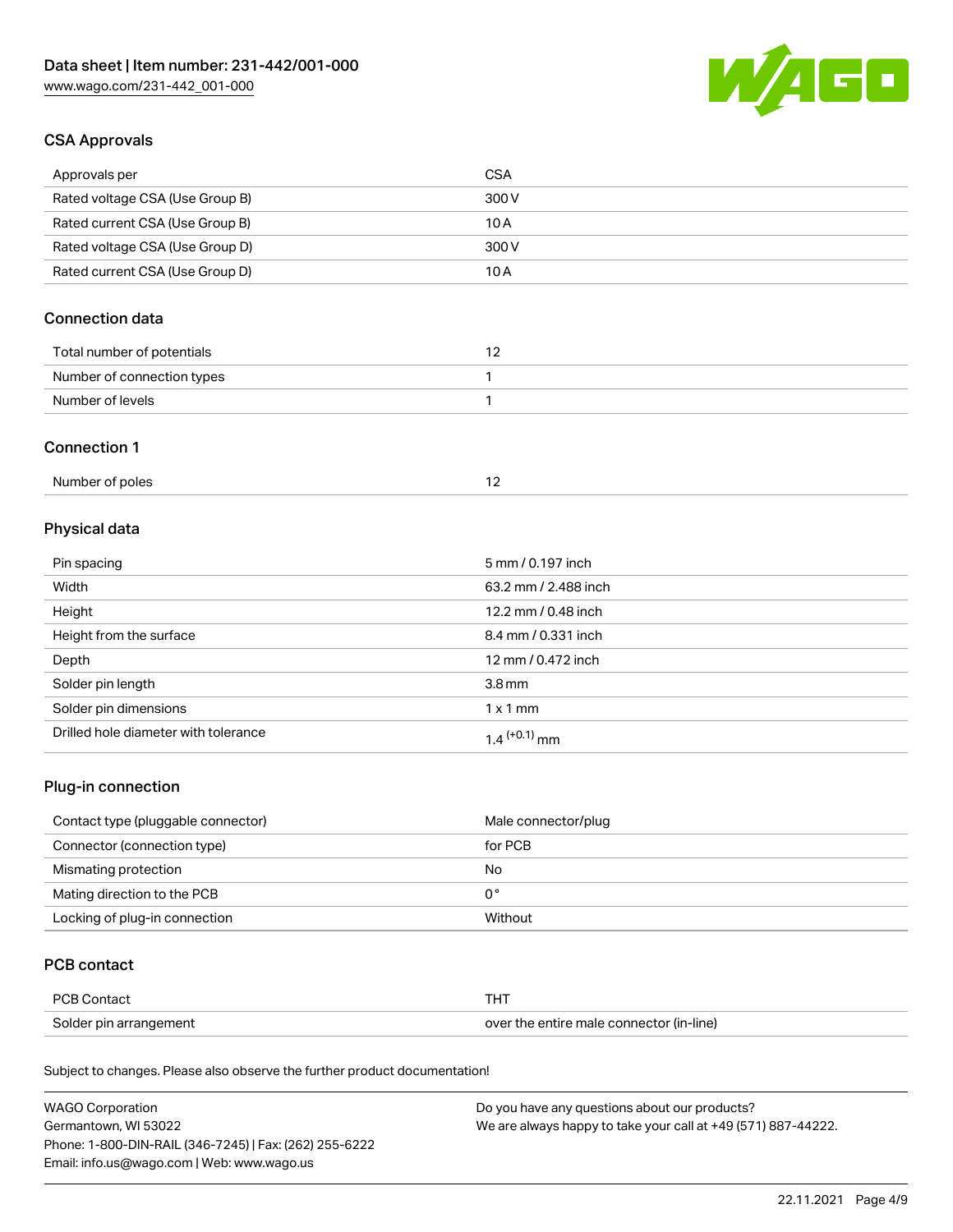

Number of solder pins per potential 1

#### Material data

| Color                       | gray                                    |
|-----------------------------|-----------------------------------------|
| Material group              |                                         |
| Insulation material         | Polyamide (PA66)                        |
| Flammability class per UL94 | V <sub>0</sub>                          |
| Contact material            | Electrolytic copper ( $E_{\text{Cu}}$ ) |
| Contact plating             | tin-plated                              |
| Fire load                   | $0.069$ MJ                              |
| Weight                      | 3.8g                                    |

### Environmental requirements

Limit temperature range  $-60... +100$  °C

### Commercial data

| Product Group         | 3 (Multi Conn. System) |
|-----------------------|------------------------|
| PU (SPU)              | 100 Stück              |
| Packaging type        | box                    |
| Country of origin     | PL                     |
| <b>GTIN</b>           | 4044918866378          |
| Customs tariff number | 8536694040             |

### Approvals / Certificates

#### Country specific Approvals

| Logo | Approval                               | <b>Additional Approval Text</b> | Certificate<br>name |
|------|----------------------------------------|---------------------------------|---------------------|
|      | CВ<br><b>DEKRA Certification B.V.</b>  | IEC 61984                       | NL-39756            |
|      | <b>CSA</b><br>DEKRA Certification B.V. | C <sub>22.2</sub>               | LR 18677-<br>25     |

#### Ship Approvals

|      | <b>ABS</b> |                          | 19-  |
|------|------------|--------------------------|------|
| LOQO | Approval   | Additional Approval Text | name |
|      |            |                          |      |

Subject to changes. Please also observe the further product documentation!

| <b>WAGO Corporation</b>                                                               | Do you have any questions about our products? |  |
|---------------------------------------------------------------------------------------|-----------------------------------------------|--|
| We are always happy to take your call at +49 (571) 887-44222.<br>Germantown. WI 53022 |                                               |  |
| Phone: 1-800-DIN-RAIL (346-7245)   Fax: (262) 255-6222                                |                                               |  |
| Email: info.us@wago.com   Web: www.wago.us                                            |                                               |  |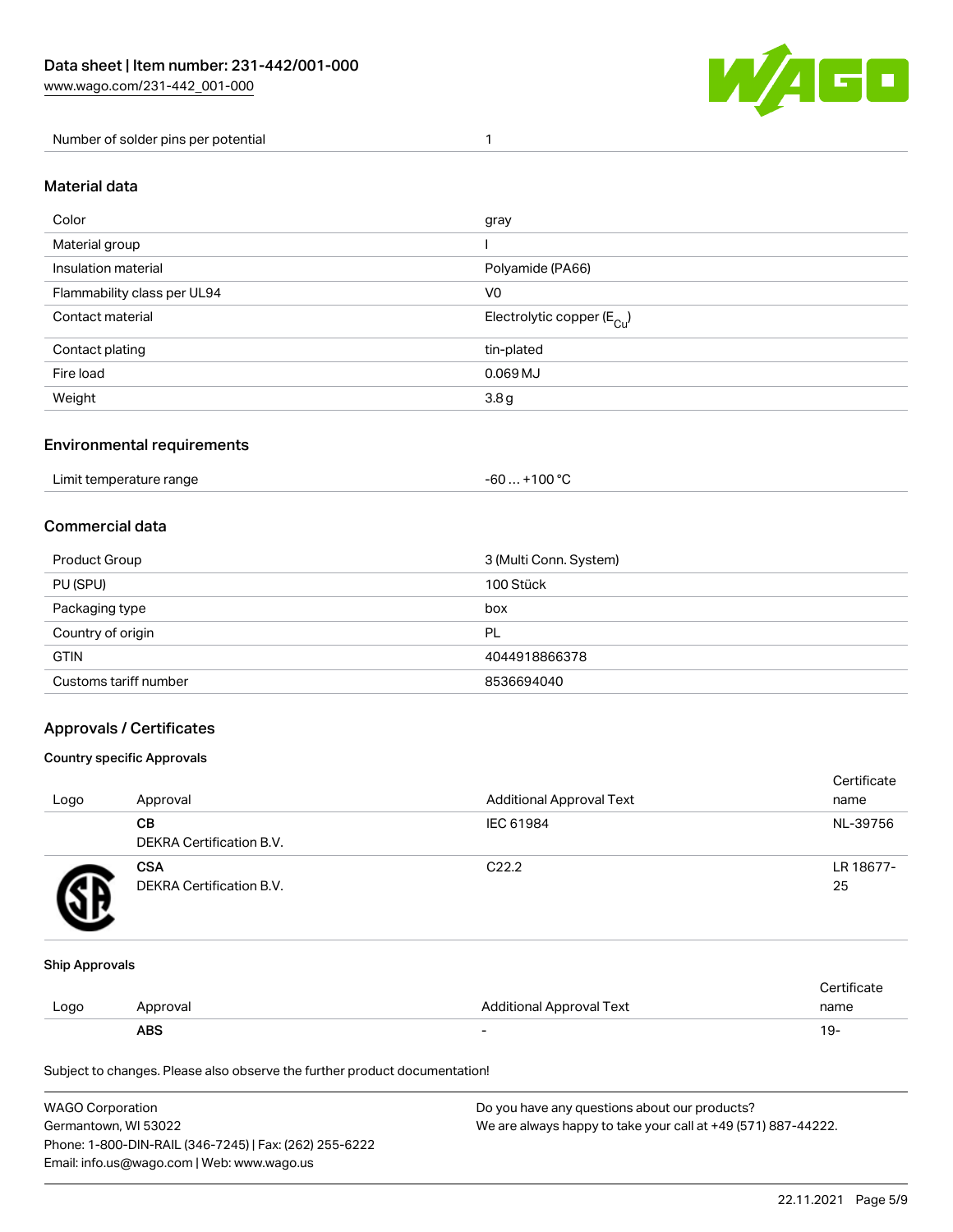

PDA

|--|

American Bureau of Shipping National American Bureau of Shipping National American Bureau of Shipping National American Bureau of Shipping National American Bureau of Shipping National American Bureau of Shipping National

| BV<br>IEC 60998<br><b>BV</b><br>Bureau Veritas S.A.<br>还<br><b>BUREAU</b><br>VERITAS<br><b>DNV GL</b><br>- | ROVED Y |                                        |            |
|------------------------------------------------------------------------------------------------------------|---------|----------------------------------------|------------|
|                                                                                                            |         |                                        | 11915/D0   |
|                                                                                                            |         |                                        | TAE000016Z |
|                                                                                                            |         | Det Norske Veritas, Germanischer Lloyd |            |

#### UL-Approvals

| Logo                  | Approval                                    | <b>Additional Approval Text</b> | Certificate<br>name |
|-----------------------|---------------------------------------------|---------------------------------|---------------------|
| $\boldsymbol{\theta}$ | UL<br>Underwriters Laboratories Inc.        | <b>UL 1059</b>                  | E45172              |
| p                     | <b>UR</b><br>Underwriters Laboratories Inc. | <b>UL 1977</b>                  | E45171              |

### Counterpart

|                                                                            | Item no.231-112/026-000<br>Female plug; 12-pole; 12 AWG max; pin spacing 5 mm; 1 conductor per pole; gray                                                                                              | www.wago.com/231-112<br>$/026 - 000$  |
|----------------------------------------------------------------------------|--------------------------------------------------------------------------------------------------------------------------------------------------------------------------------------------------------|---------------------------------------|
|                                                                            | Item no.231-2112/026-000<br>2-conductor female connector; Push-in CAGE CLAMP <sup>®</sup> ; 2.5 mm <sup>2</sup> ; Pin spacing 5 mm; 12-pole; with<br>integrated end plate; 2,50 mm <sup>2</sup> ; gray | www.wago.com/231-2112<br>$/026 - 000$ |
|                                                                            | Item no.231-2112/037-000<br>2-conductor female connector; Push-in CAGE CLAMP <sup>®</sup> ; 2.5 mm <sup>2</sup> ; Pin spacing 5 mm; 12-pole; Lateral<br>locking levers; 2,50 mm <sup>2</sup> ; gray    | www.wago.com/231-2112<br>/037-000     |
|                                                                            | Item no.2231-112/026-000<br>Female plug; 12-pole; push-button; 12 AWG max; pin spacing 5 mm; 1-conductor per pole; gray                                                                                | www.wago.com/2231-112<br>/026-000     |
|                                                                            | Item no.2231-112/031-000<br>Female plug; 12-pole; push-button; mounting flange; 12 AWG max; pin spacing 5 mm; 1-conductor per<br>pole; gray                                                            | www.wago.com/2231-112<br>$/031 - 000$ |
|                                                                            | Item no.2231-112/037-000<br>Female plug; 12-pole; push-button; locking lever; 12 AWG max; pin spacing 5 mm; 1-conductor per pole;<br>gray                                                              | www.wago.com/2231-112<br>/037-000     |
|                                                                            | Item no.2231-112/102-000                                                                                                                                                                               | www.wago.com/2231-112                 |
| Subject to changes. Please also observe the further product documentation! |                                                                                                                                                                                                        |                                       |

| <b>WAGO Corporation</b>                                |
|--------------------------------------------------------|
| Germantown, WI 53022                                   |
| Phone: 1-800-DIN-RAIL (346-7245)   Fax: (262) 255-6222 |
| Email: info.us@wago.com   Web: www.wago.us             |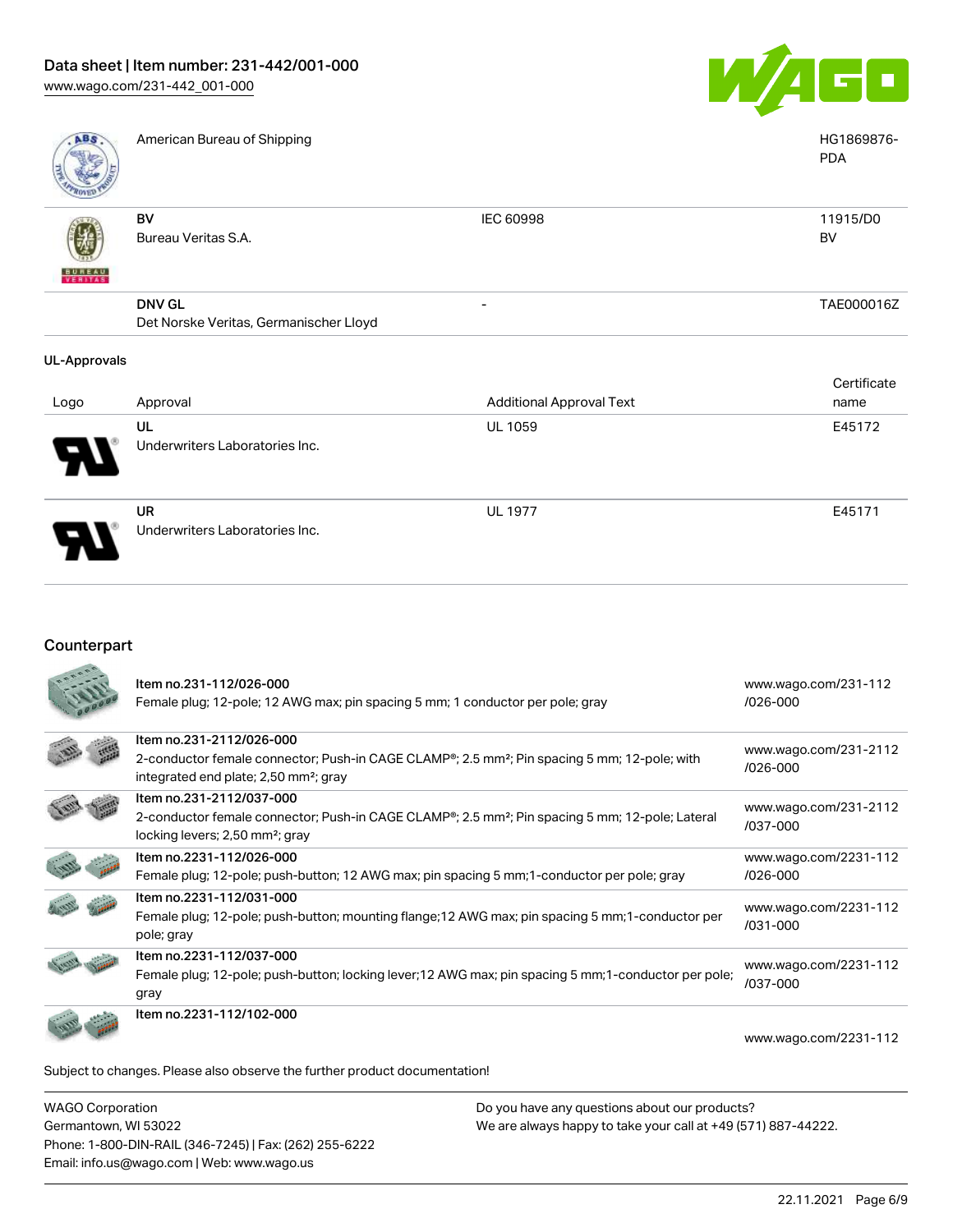

|   | Female plug; 12-pole; push-button; with integrated end plate; 12 AWG max; pin spacing 5 mm; 1-<br>conductor per pole; gray                                                 | $/102 - 000$                         |
|---|----------------------------------------------------------------------------------------------------------------------------------------------------------------------------|--------------------------------------|
|   | Item no.231-112/027-000<br>Female plug; 12-pole; mounting flange with reinforcing strip; 12 AWG max; pin spacing 5 mm; 1<br>conductor per pole; gray                       | www.wago.com/231-112<br>/027-000     |
|   | Item no.231-112/037-000<br>Female plug; 12-pole; locking lever; 12 AWG max; pin spacing 5 mm; 1 conductor per pole; gray                                                   | www.wago.com/231-112<br>/037-000     |
|   | Item no.231-112/031-000<br>Female plug; 12-pole; mounting flange; 12 AWG max; pin spacing 5 mm; 1 conductor per pole; gray                                                 | www.wago.com/231-112<br>$/031 - 000$ |
|   | Item no.231-112/102-000<br>Female plug; 12-pole; with integrated end plate; 12 AWG max; pin spacing 5 mm; 1 conductor per pole;<br>gray                                    | www.wago.com/231-112<br>/102-000     |
|   | Item no.232-112/026-000<br>1-conductor female connector, angled; CAGE CLAMP®; 2.5 mm <sup>2</sup> ; Pin spacing 5 mm; 12-pole; 2,50 mm <sup>2</sup> ;<br>gray              | www.wago.com/232-112<br>$/026 - 000$ |
| 県 | Item no.232-212/026-000<br>1-conductor female connector, angled; CAGE CLAMP <sup>®</sup> ; 2.5 mm <sup>2</sup> ; Pin spacing 5 mm; 12-pole; 2,50 mm <sup>2</sup> ;<br>gray | www.wago.com/232-212<br>/026-000     |

### Optional accessories

### Coding

| Intermediate plate |                                                                  |                      |
|--------------------|------------------------------------------------------------------|----------------------|
|                    | Item no.: 231-500<br>Spacer; for formation of groups; light gray | www.wago.com/231-500 |
| Coding             |                                                                  |                      |
|                    | Item no.: 231-129                                                |                      |
|                    | Coding key; snap-on type; light gray                             | www.wago.com/231-129 |
|                    |                                                                  |                      |
| <b>Downloads</b>   |                                                                  |                      |

### Documentation

#### Additional Information

| Technical explanations                                                     | 2019 Apr 3 | pdf<br>2.0 MB | Download |
|----------------------------------------------------------------------------|------------|---------------|----------|
|                                                                            |            |               |          |
| <b>CAD files</b>                                                           |            |               |          |
| CAE data                                                                   |            |               |          |
| EPLAN Data Portal 231-442/001-000                                          |            | URL           | Download |
| Subject to changes. Please also observe the further product documentation! |            |               |          |

| <b>WAGO Corporation</b>                                |  |
|--------------------------------------------------------|--|
| Germantown, WI 53022                                   |  |
| Phone: 1-800-DIN-RAIL (346-7245)   Fax: (262) 255-6222 |  |
| Email: info.us@wago.com   Web: www.wago.us             |  |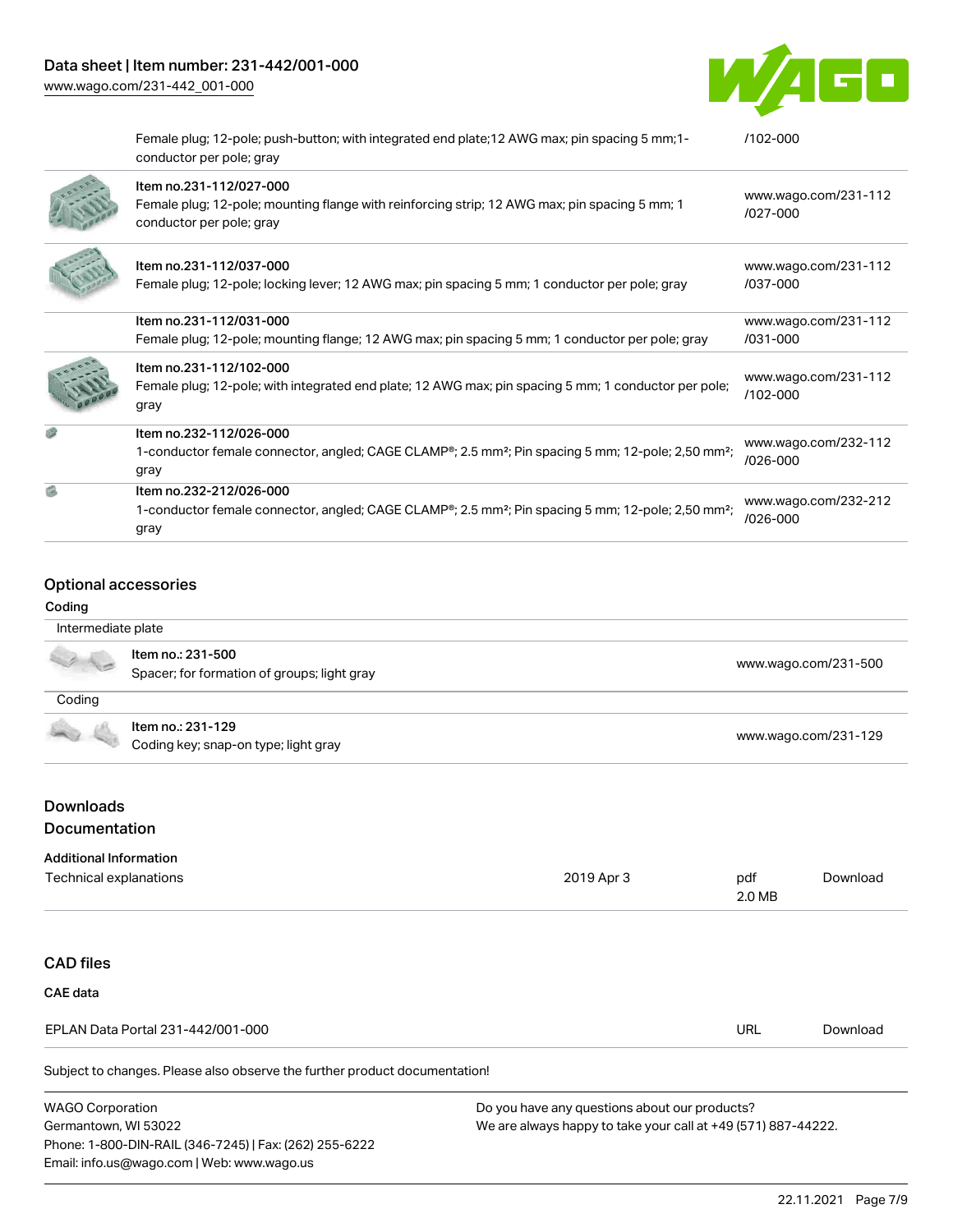

|                                                                                                                                                                        | <b>URL</b> | Download |
|------------------------------------------------------------------------------------------------------------------------------------------------------------------------|------------|----------|
| EPLAN Data Portal 231-442/001-000                                                                                                                                      |            |          |
| ZUKEN Portal 231-442/001-000                                                                                                                                           | <b>URL</b> | Download |
| <b>PCB Design</b>                                                                                                                                                      |            |          |
| Symbol and Footprint 231-442/001-000                                                                                                                                   | <b>URL</b> | Download |
| CAx data for your PCB design, consisting of "schematic symbols and PCB footprints",<br>allow easy integration of the WAGO component into your development environment. |            |          |
| <b>Supported formats:</b>                                                                                                                                              |            |          |
| ш<br>Accel EDA 14 & 15                                                                                                                                                 |            |          |
| Ш<br>Altium 6 to current version                                                                                                                                       |            |          |
| Ш<br>Cadence Allegro                                                                                                                                                   |            |          |
| ш<br>DesignSpark                                                                                                                                                       |            |          |
| Ц<br>Eagle Libraries                                                                                                                                                   |            |          |
| ш<br>KiCad                                                                                                                                                             |            |          |
| ш<br><b>Mentor Graphics BoardStation</b>                                                                                                                               |            |          |
| Ц<br>Mentor Graphics Design Architect                                                                                                                                  |            |          |
| Щ<br>Mentor Graphics Design Expedition 99 and 2000                                                                                                                     |            |          |
| $\blacksquare$<br>OrCAD 9.X PCB and Capture                                                                                                                            |            |          |
| ш<br>PADS PowerPCB 3, 3.5, 4.X, and 5.X                                                                                                                                |            |          |
| Ш<br>PADS PowerPCB and PowerLogic 3.0                                                                                                                                  |            |          |
| П<br>PCAD 2000, 2001, 2002, 2004, and 2006                                                                                                                             |            |          |
| $\blacksquare$<br>Pulsonix 8.5 or newer                                                                                                                                |            |          |
| П<br><b>STL</b>                                                                                                                                                        |            |          |
| ш<br>3D STEP                                                                                                                                                           |            |          |
| $\blacksquare$<br><b>TARGET 3001!</b>                                                                                                                                  |            |          |
| Щ<br>View Logic ViewDraw                                                                                                                                               |            |          |
| Quadcept                                                                                                                                                               |            |          |
| Zuken CadStar 3 and 4<br>a ka                                                                                                                                          |            |          |
| Zuken CR-5000 and CR-8000                                                                                                                                              |            |          |
| PCB Component Libraries (EDA), PCB CAD Library Ultra Librarian                                                                                                         |            |          |
| CAD data                                                                                                                                                               |            |          |
| 2D/3D Models 231-442/001-000                                                                                                                                           | <b>URL</b> | Download |
|                                                                                                                                                                        |            |          |
| Subject to changes. Please also observe the further product documentation!                                                                                             |            |          |
|                                                                                                                                                                        |            |          |

WAGO Corporation Germantown, WI 53022 Phone: 1-800-DIN-RAIL (346-7245) | Fax: (262) 255-6222 Email: info.us@wago.com | Web: www.wago.us